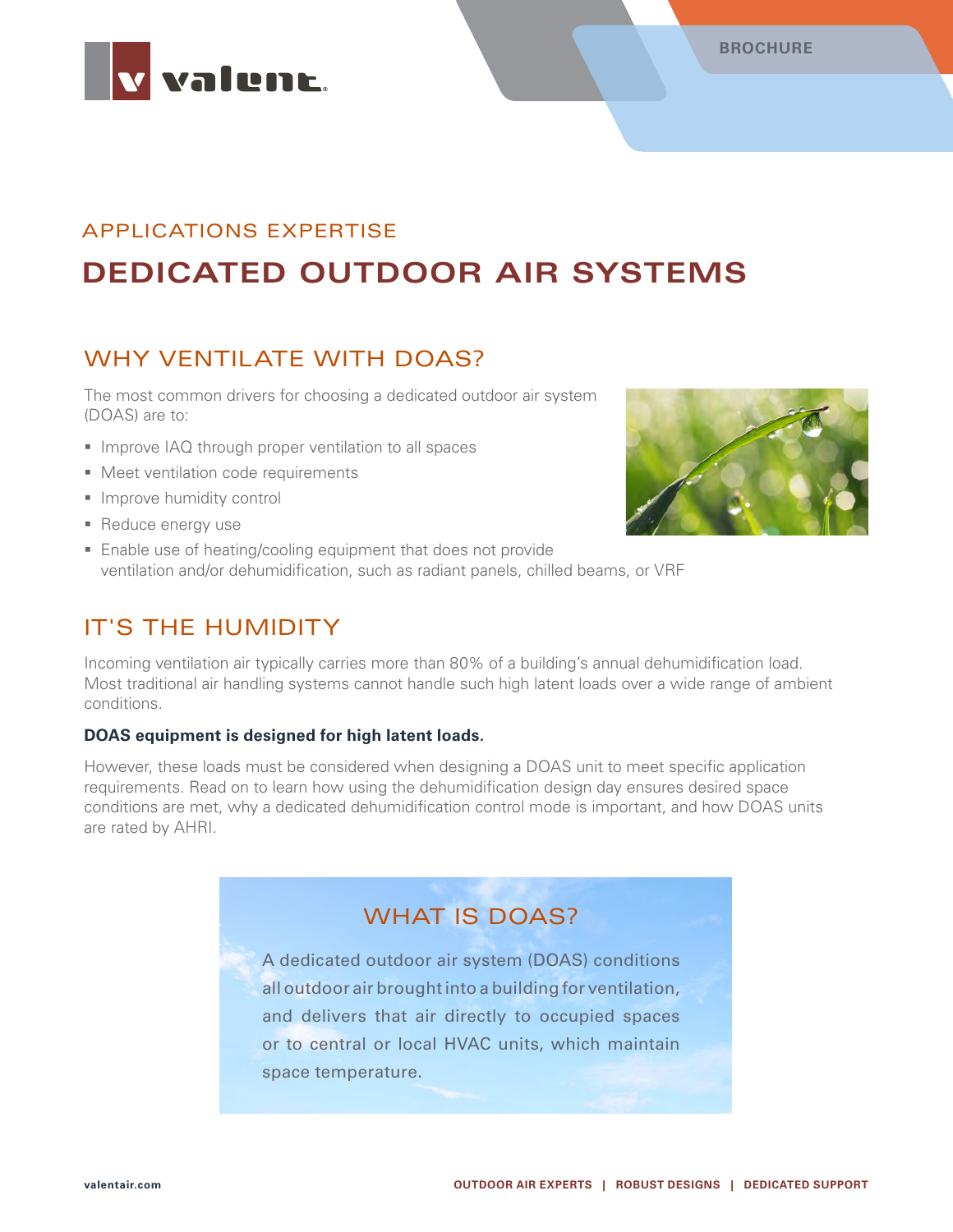# DEHUMIDIFICATION DESIGN DAY BEST FOR SIZING DOAS

When designing a high outdoor air system, both design cooling conditions and design dehumidification conditions must be considered.

**Designing just for temperature can result in not meeting desired conditions** and can lead to mold, structural degradation, and poor indoor air quality caused by excessive moisture in the space.

Consider the following example:



### **DESIGN FOR DEHUMIDIFICATION**

- Desired space conditions of 75 °F / 50% RH
- **System can maintain temperature and humidity set points**

### **DESIGN FOR COOLING**

- Desired space conditions of 75 °F / 50% RH return
- System can maintain desired space temperature but **on humid days, space humidity is above set point**

### **ASHRAE 62 (5.10)**

Relative humidity in habitable space should be maintained between 30% and 60% to minimize growth of allergenic or pathogenic organisms.

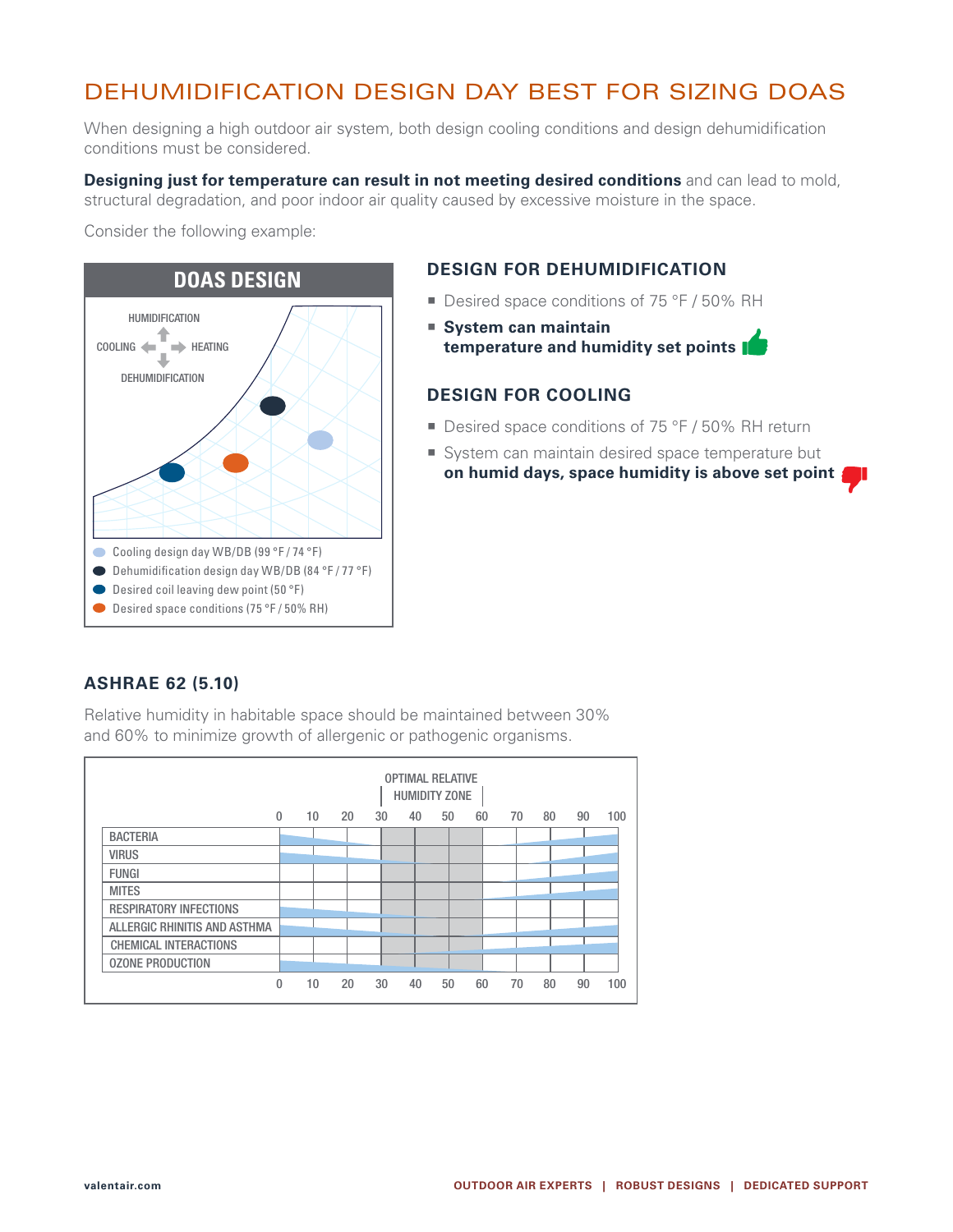# DEDICATED CONTROL MODE ENSURES RESPONSIVE RH

Keeping space conditions cool and dry is far easier than trying to regain control of an overly humid space when introducing high amounts of outdoor air. Systems that simply control the leaving air temperature, or use a cooling mode to dry the air, cannot meet or maintain desired space temperature and relative humidity.

#### **Ensuring proper humidity levels requires a separate dehumidification mode that measures actual dew point off the coil.**

A dedicated dehumidification control mode recognizes when humidity conditions are changing and moves the control point to a dew point sensor measurement off the coil. Cool, dry air is then reheated using the free energy of hot gas reheat.

Dehumidification mode can be activated based on either outdoor or space conditions:



### **CHOOSE OUTDOOR AIR FOR APPLICATIONS WITH:**

- High percent of outdoor air
- High number of air changes
- Tight-tolerance spaces

### **CHOOSE SPACE/RETURN AIR CONDITIONS FOR APPLICATIONS WITH:**

- High amounts of re-circulated air
- High internal sensible or latent loads

**In many climates, dehumidification mode comprises the majority of DOAS annual operating hours.**

# DEHUMIDIFICATION MODE BEST FOR PART-LOAD DAYS

While design days create challenges for both temperature and humidity control, the more frequent part-load days present a different challenge.

#### **For example, cool, dewy summer mornings require dehumidification to dry out the incoming air, but using cooling mode to create dry air will result in spaces that are too cold.**

Instead, dehumidify to the right dew point and then use reheat to deliver comfortable temperature and humidity levels to the space.

### **OPTIONS FOR PART-LOAD OPERATION**

- **Example 2** Economizer mode: Unacceptable space humidity
- Cooling mode: Over-cooled space
- **Dehumidification mode:**

### **Dries air to proper humidity level**

Uses reheat to maintain proper space temp (with hot gas reheat and/or downstream duct heater)

### **FREQUENT PART-LOAD DAYS**